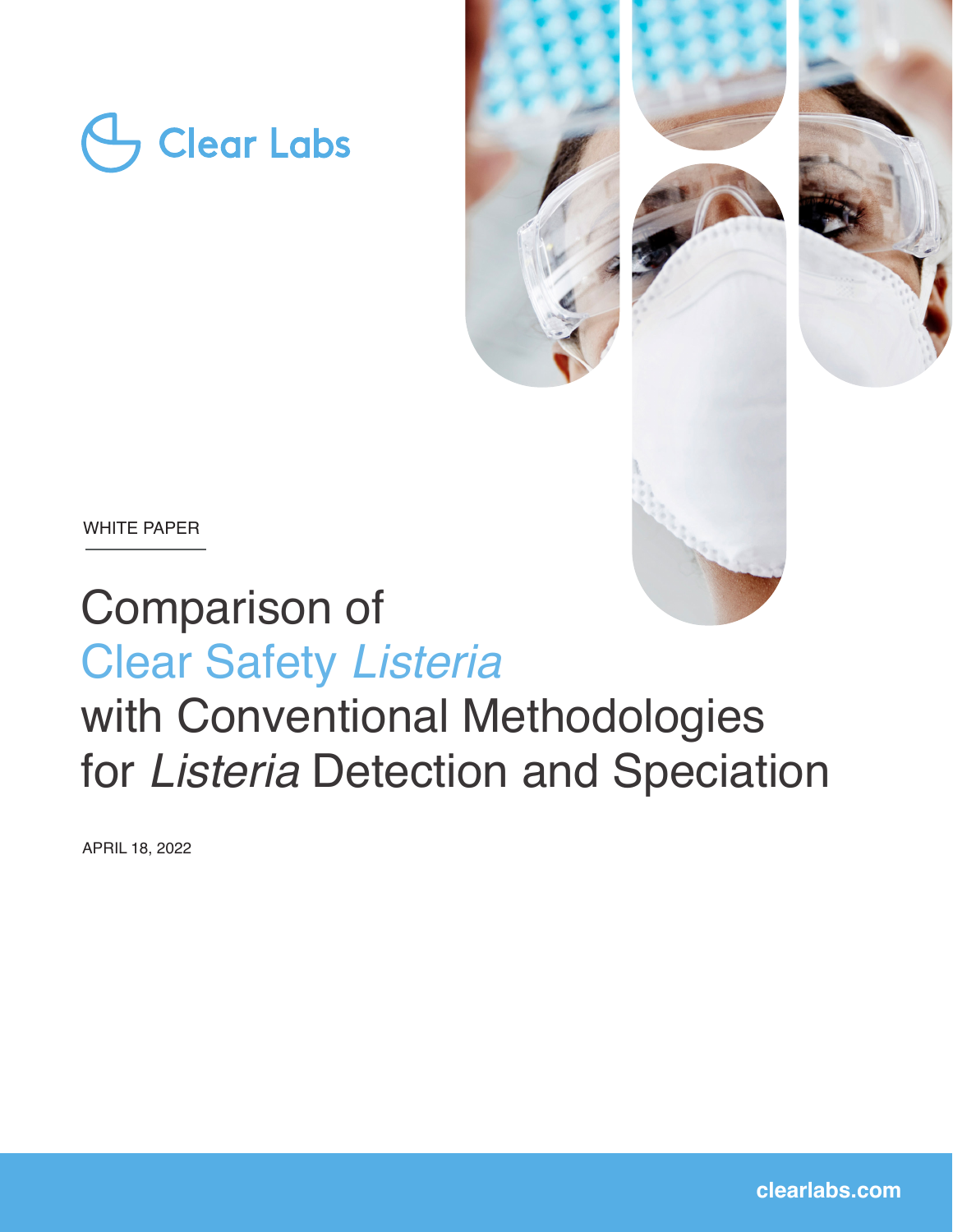## **Introduction**

Out of 47.8 million domestically acquired foodborne illnesses in the United States, *Listeria monocytogenes* is responsible for an estimated 1,600 illnesses and with a case mortality rate of 20%, about 260 deaths per year [\(1\)](#page-4-0). *L. monocytogenes* is an opportunistic human foodborne pathogen that causes listeriosis in the elderly, newborn babies, unborn fetuses, immunocompromised hosts and patients suffering from viral or parasitic diseases or malignancies [\(2\)](#page-4-0). *L. monocytogenes* is found in soil, water, and sewage as a saprophyte, and in the intestines of cattle and sheep. *Listeria* species also form biofilms that can persist in food-processing plants and contaminate food products [\(3](#page-4-0)). It has been reported that the presence of non-pathogenic *Listeria* species is considered an indicator for the *L. monocytogenes* species [\(4\)](#page-4-0) and *Listeria* species detection should be included in robust environmental monitoring programs. Therefore, accurate identification of *L. monocytogenes* and *Listeria* species is important in mitigating foodborne outbreaks and for verifying the effectiveness of a pathogen control program.

The Clear Safety *Listeria* method uses automated, real-time next-generation sequencing (NGS) technology that combines DNA extraction and nucleic acid amplification with rapid sequencing. Automation reduces user error, increases repeatability and robustness, and reduces handson time to 0.5-1 hr, allowing technicians to perform other tasks. The Clear Safety *Listeria* method is designed for *Listeria* spp. detection, identification of *Listeria* species and Similarity Analysis® of *Listeria* strains for tracking *Listeria* in food and environmental samples ([5](#page-4-0)). Clear Safety *Listeria* offers advanced high-throughput DNA sequencing technology enabling the generation of millions of sequences to simultaneously detect multiple genetic markers, allowing for *Listeria* detection, species identification and Similarity Analysis® in a single assay. The built-in redundancy that comes with detecting multiple gene targets improves accuracy and substantially reduces the chances of false negative and false positive results.

Clear Safety *Listeria* also has the ability to differentiate between live and dead target cells, which can mitigate false positives due to dead-cell DNA amplification in PCR/LAMP based methods. Real-time *Listeria* detection, speciation, and specifically Similarity Analysis® can more reliably track sources of contamination and the spread of *Listeria* through facilities, to assist customers in developing and implementing data-driven *Listeria* species mitigation strategies and amendments in Good Manufacturing Practices. The Clear Safety *Listeria* assay offers high confidence detection from primary enrichment including detection, speciation and Similarity Analysis™ without the need for colony isolation.

## **Design**

This study was performed by an independent service laboratory, which compared the performance of Clear Safety *Listeria* with a commercial qPCR method and two enzyme-linked immunosorbent assays (ELISA) methods for detection of *Listeria species*. The identification of each sample was confirmed by the gold standard culture methods described in FDA BAM Chapter 10: Listeria section G ([6](#page-4-0)) along with a commercial biochemical assay kit.

Bacterial culture isolates (see Table 1) were inoculated into the 10 mL brain heart infusion broth and incubated at 35°C for 24h. All cultures were ten-fold diluted in tryptic soy broth supplemented with 0.6% yeast extract (TSBYE) and appropriate dilutions were plated on BHI agar for enumeration. Two separate mixtures of non-*Listeria* exclusive organisms described in Table 1 were prepared by mixing equal volumes of three exclusive cultures at the concentration of 1E+07 CFU/mL are identified as cocktail #1 and cocktail #2. All *Listeria* cultures were adjusted to 2E+07 CFU/mL concentration and mixed with either TSBYE, cocktail #1, or cocktail #2 in 1:1 ratio. Samples and controls are described in Table 2. Figure 1 shows the paired study design used in this study. Aliquots of each sample were analyzed by Clear Safety *Listeria*, real-time PCR and two different ELISA systems following manufacturer's instructions.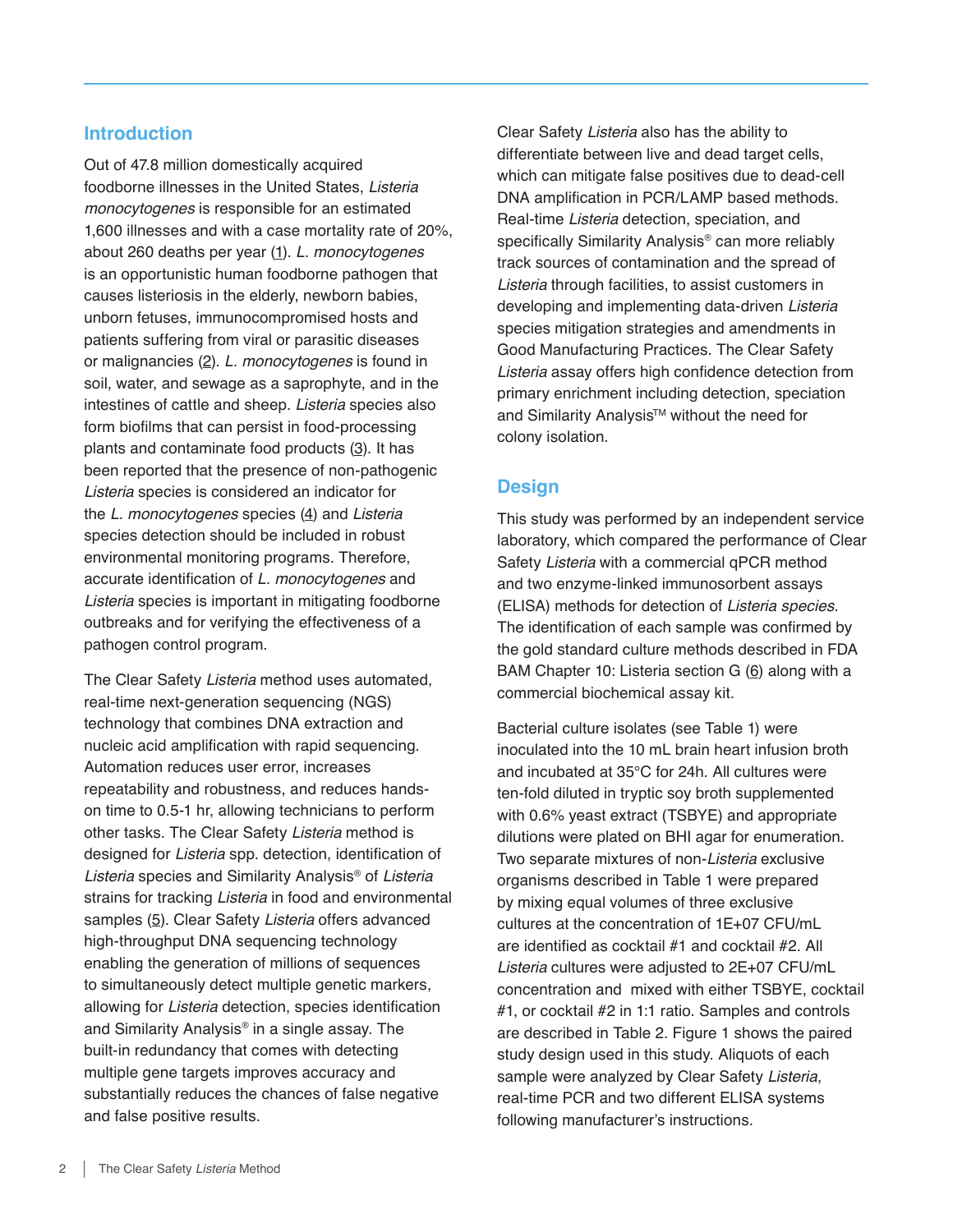| Organism<br>Category    |                        | <b>Source</b>     | <b>Mixture of exclusives</b> |  |  |
|-------------------------|------------------------|-------------------|------------------------------|--|--|
|                         | L. grayi               | ATCC 25401        |                              |  |  |
|                         | L. innocua             | ATCC 51742        |                              |  |  |
|                         | L. ivanovii            | ATCC 49953        |                              |  |  |
| Listeria inclusives     | L. marthii             | ATCC BAA-1595     | Not applicable               |  |  |
|                         | L. monocytogenes       | ATCC 35152        |                              |  |  |
|                         | L. seeligeri           | <b>ATCC 35967</b> |                              |  |  |
|                         | L. welshimeri          | ATCC 35897        |                              |  |  |
|                         | Bacillus licheniformis | ATCC 14580        |                              |  |  |
| Non-Listeria exclusives | Serratia marcescens    | ATCC 13880        | Cocktail #1                  |  |  |
|                         | Enterococcus faecalis  | ATCC 33186        |                              |  |  |
|                         | Citrobacter freundii   | ATCC 43864        |                              |  |  |
|                         | Bacillus cereus        | ATCC 130601       | Cocktail #2                  |  |  |
|                         | Staphylococcus aureus  | ATCC 33591        |                              |  |  |

## **Table 1: List of organisms used in this study**

## **Figure 1: Paired study design**



## **Table 2: Test samples**

| <b>Sample ID</b> | Listeria<br><b>Inclusive</b><br>Organism | <b>Exclusivity</b><br>Organism<br><b>Mixture</b> |
|------------------|------------------------------------------|--------------------------------------------------|
| 1                | L. grayi                                 | N/A - Sterile TSBYE                              |
| 2                | L. innocua                               | N/A - Sterile TSBYE                              |
| 3                | L. ivanovii                              | N/A - Sterile TSBYE                              |
| 4                | L. marthii                               | N/A - Sterile TSBYE                              |
| 5                | L. monocytogenes                         | N/A - Sterile TSBYE                              |
| 6                | L. seeligeri                             | N/A - Sterile TSBYE                              |
| 7                | L. welshimeri                            | N/A - Sterile TSBYE                              |
| 8                | L. grayi                                 | Cocktail #1                                      |
| 9                | L. innocua                               | Cocktail #1                                      |
| 10               | L. ivanovii                              | Cocktail #1                                      |
| 11               | L. marthii                               | Cocktail #1                                      |
| 12               | L. monocytogenes                         | Cocktail #1                                      |
| 13               | L. seeligeri                             | Cocktail #1                                      |
| 14               | L. welshimeri                            | Cocktail #1                                      |
| 15               | L. grayi                                 | Cocktail #2                                      |
| 16               | L. innocua                               | Cocktail #2                                      |
| 17               | L. ivanovii                              | Cocktail #2                                      |
| 18               | L. marthii                               | Cocktail #2                                      |
| 19               | L. monocytogenes                         | Cocktail #2                                      |
| 20               | L. seeligeri                             | Cocktail #2                                      |
| 21               | L. welshimeri                            | Cocktail #2                                      |
| 22               | Sterile TSBYE                            | N/A - Sterile TSBYE                              |
| 23               | <b>Sterile TSBYE</b>                     | Cocktail #1                                      |
| 24               | <b>Sterile TSBYE</b>                     | Cocktail #2                                      |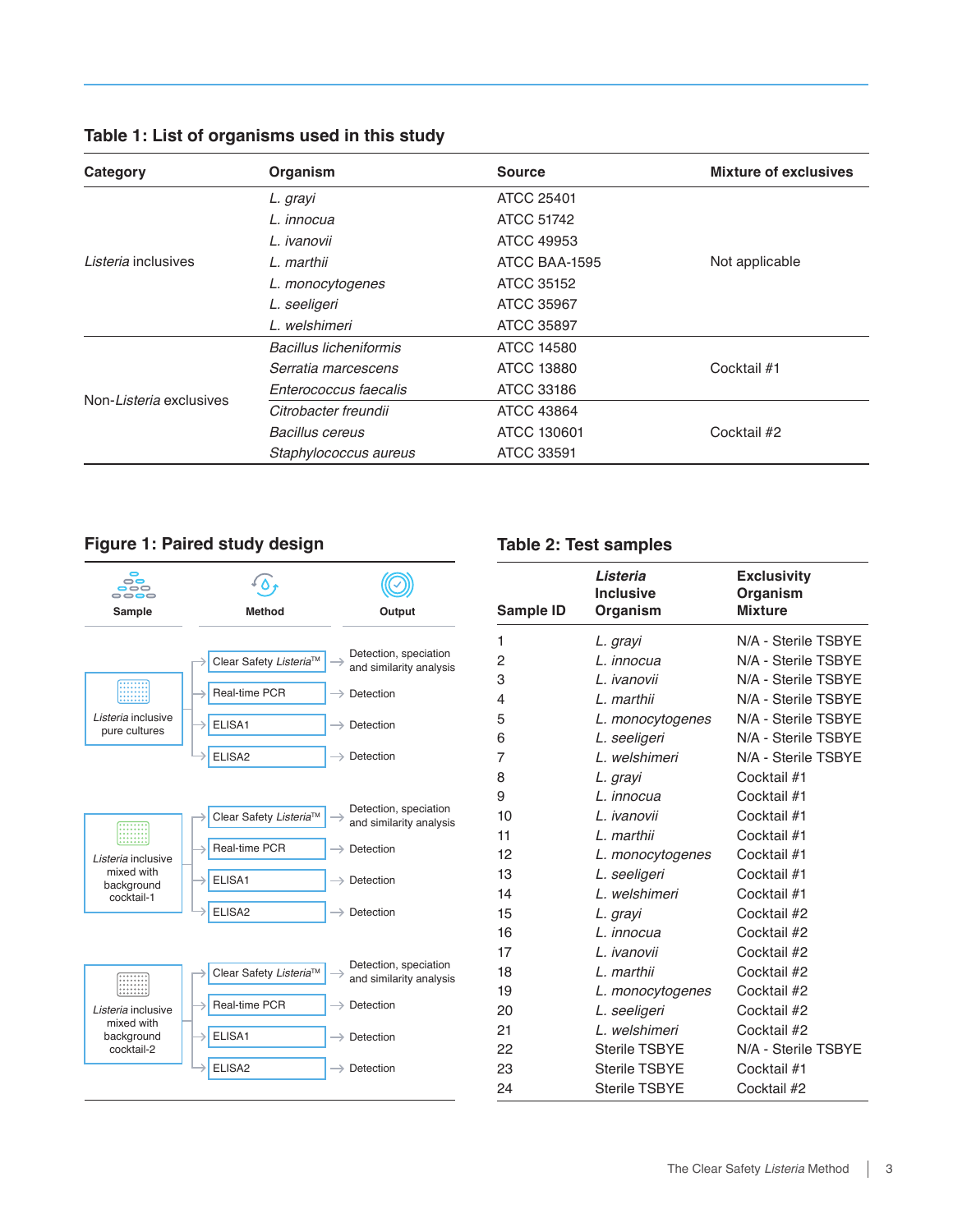## **Results and Discussion**

A total of four *Listeria* detection methods were used in this study, Clear Safety *Listeria*, a qPCR assay, ELISA-1 and ELISA-2. A panel of 7 inclusive *Listeria* species were tested individually along with a mixture competitor organisms (cocktail #1 or cocktail #2). Clear Safety *Listeria* resulted in 100% accuracy in *Listeria* detection with no false negative or false positive results. The qPCR assay also had 100% detection accuracy, but did not provide species information. ELISA-1 detected *Listeria* in 15 samples out of 21 inoculated samples resulting in a

total of 6 false-negatives. ELISA-2 detected *Listeria* in 16 samples out of 21 inoculated samples resulting in a total of 5 false-negatives. Data obtained from this study is presented in Table 3.

In addition to 100% detection accuracy, Clear Safety *Listeria* provided 100% accuracy in species identification, while the commercial biochemical assay kit failed to confirm the identity of *Listeria marthii* and only identified *Listeria grayi* in two out of three samples. Additional fermentation broths were needed to confirm the species identification of *L. marthii* and *L. grayi* in those samples.

## **Table 3: Comparison of Clear Safety Listeria, qPCR, two ELISA Assays and culture confirmation method for Listeria species**

| Sample<br>ID               | <b>Inclusive</b><br>organism | <b>Exclusives</b><br>Cocktail | Culture<br>Confirmation     | <b>Clear Safety</b><br>Listeria<br>Screening | <b>Clear Safety</b><br>Listeria     | qPCR                                | ELISA-1                             | ELISA-2     |
|----------------------------|------------------------------|-------------------------------|-----------------------------|----------------------------------------------|-------------------------------------|-------------------------------------|-------------------------------------|-------------|
| 1                          | L. grayi                     | <b>TSBYE</b>                  | L. grayi                    | <b>Positive</b>                              | L. grayi                            | Presumptive                         | Presumptive                         | Presumptive |
| 2                          | L. innocua                   | TSBYE                         | L. innocua                  | <b>Positive</b>                              | L. innocua                          | Presumptive                         | Presumptive                         | Presumptive |
| 3                          | L. <i>ivanovii</i>           | <b>TSBYE</b>                  | L. ivanovii                 | Positive                                     | L. <i>ivanovii</i>                  | Presumptive                         | Negative                            | Presumptive |
| $\overline{4}$             | L. marthii                   | <b>TSBYE</b>                  | Listeria spp.               | <b>Positive</b>                              | L. marthii                          | Presumptive                         | Presumptive                         | Presumptive |
| 5                          | L. monocytogenes             | <b>TSBYE</b>                  | L. monocytogenes            | Positive                                     | L. monocytogenes                    | Presumptive                         | Presumptive                         | Presumptive |
| 6                          | L. seeligeri                 | <b>TSBYE</b>                  | L. seeligeri                | Positive                                     | L. seeligeri                        | Presumptive                         | Negative                            | Negative    |
| 7                          | L. welshimeri                | <b>TSBYE</b>                  | L. welshimeri               | Positive                                     | L. welshimeri                       | Presumptive                         | Presumptive                         | Presumptive |
| 8                          | L. grayi                     | Cocktail #1                   | L. grayi                    | Positive                                     | L. grayi                            | Presumptive                         | Presumptive                         | Presumptive |
| 9                          | L. innocua                   | Cocktail #1                   | L. innocua                  | <b>Positive</b>                              | L. innocua                          | Presumptive                         | Presumptive                         | Presumptive |
| 10                         | L. <i>ivanovii</i>           | Cocktail #1                   | L. <i>ivanovii</i>          | Positive                                     | L. <i>ivanovii</i>                  | Presumptive                         | Negative                            | Negative    |
| 11                         | L. marthii                   | Cocktail #1                   | Listeria spp.               | <b>Positive</b>                              | L. marthii                          | Presumptive                         | Presumptive                         | Presumptive |
| 12                         | L. monocytogenes             | Cocktail #1                   | L. monocytogenes            | Positive                                     | L. monocytogenes                    | Presumptive                         | Presumptive                         | Presumptive |
| 13                         | L. seeligeri                 | Cocktail #1                   | L. seeligeri                | <b>Positive</b>                              | L. seeligeri                        | Presumptive                         | Negative                            | Negative    |
| 14                         | L. welshimeri                | Cocktail #1                   | L. welshimeri               | Positive                                     | L. welshimeri                       | Presumptive                         | Presumptive                         | Presumptive |
| 15                         | L. grayi                     | Cocktail #2                   | Listeria spp.               | <b>Positive</b>                              | L. grayi                            | Presumptive                         | Presumptive                         | Presumptive |
| 16                         | L. innocua                   | Cocktail #2                   | L. innocua                  | <b>Positive</b>                              | L. innocua                          | Presumptive                         | Presumptive                         | Presumptive |
| 17                         | L. ivanovii                  | Cocktail #2                   | L. ivanovii                 | Positive                                     | L. ivanovii                         | Presumptive                         | Negative                            | Negative    |
| 18                         | L. marthii                   | Cocktail #2                   | Listeria spp.               | Positive                                     | L. marthii                          | Presumptive                         | Presumptive                         | Presumptive |
| 19                         | L. monocytogenes             | Cocktail #2                   | L. monocytogenes            | Positive                                     | L. monocytogenes                    | Presumptive                         | Presumptive                         | Presumptive |
| 20                         | L. seeligeri                 | Cocktail #2                   | L. seeligeri                | Positive                                     | L. seeligeri                        | Presumptive                         | Negative                            | Negative    |
| 21                         | L. welshimeri                | Cocktail #2                   | L. welshimeri               | <b>Positive</b>                              | L. welshimeri                       | Presumptive                         | Presumptive                         | Presumptive |
| 22                         | Sterile TSBYE                | <b>TSBYE</b>                  | Negative                    | Negative                                     | Negative                            | Negative                            | Negative                            | Negative    |
| 23                         | Sterile TSBYE                | Cocktail #1                   | Negative                    | Negative                                     | Negative                            | <b>Negative</b>                     | <b>Negative</b>                     | Negative    |
| 24                         | Sterile TSBYE                | Cocktail #2                   | Negative                    | Negative                                     | Negative                            | Negative                            | Negative                            | Negative    |
| Time to results (in hours) |                              | 120h                          | 2h sample prep/12h run time |                                              | 2h sample<br>prep/1.5h run<br>time* | 1h sample<br>prep/1.5h run<br>time* | 1h sample<br>prep/1.5h run<br>time* |             |

= Positive and species ID = Positive Listeria spp.  $\frac{1}{100}$  = Listeria not detected \* indicates time to presumptive results.